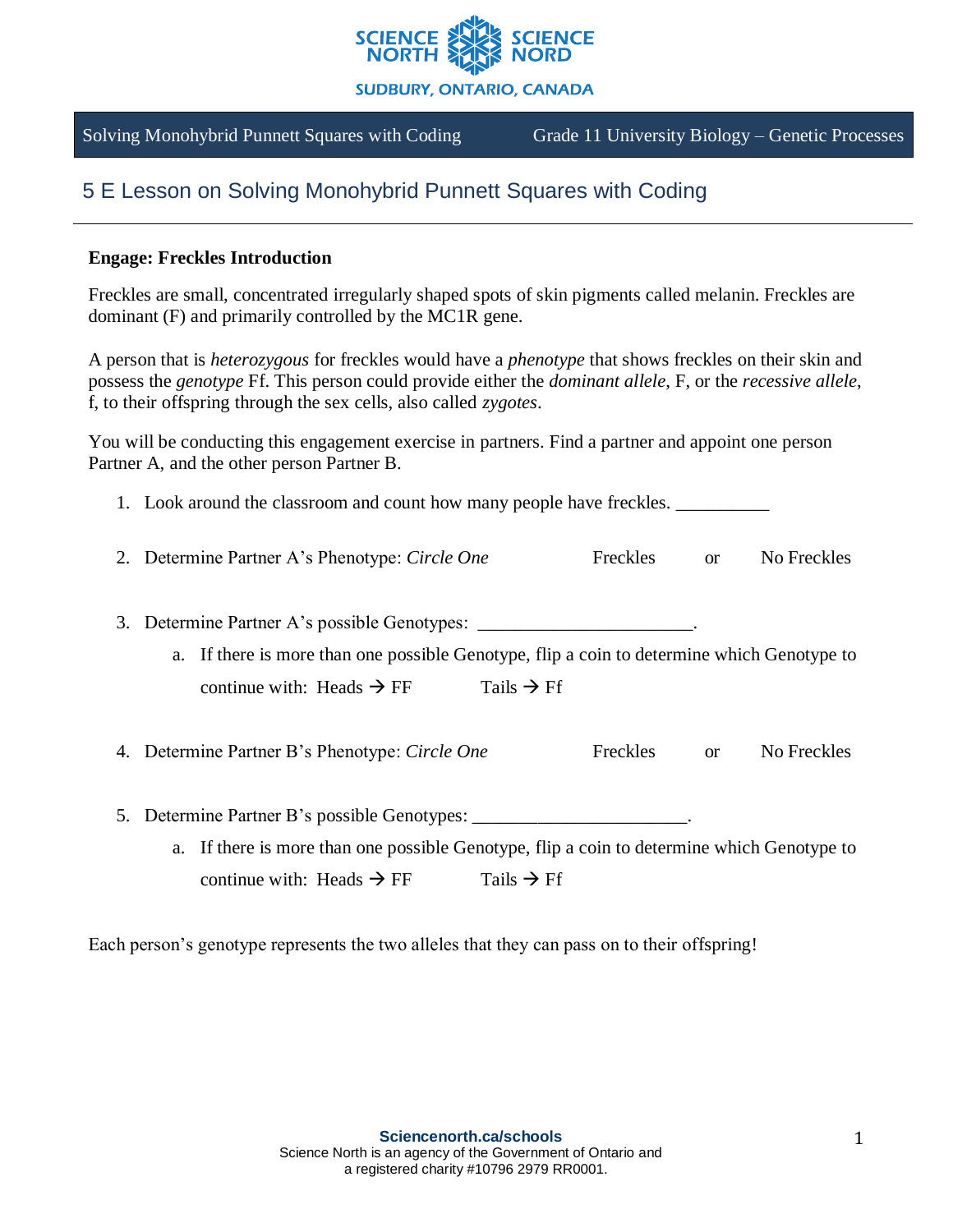

### **Explore: Monohybrid Scratch Inquiry**

Students will utilize the hands-on Scratch activity to explore the concept of genetic processes through monohybrid cross Punnett squares:<https://scratch.mit.edu/projects/274859804/>

- 6. Complete the Monohybrid Cross Simulation with the freckles genotype information acquired above with your partner.
- 7. On the left of the Punnett Square, put Partner A's alleles. On the top, put Partner B's alleles.
- 8. Use the Punnett Square to determine the genotype of the offspring between Partner A and B.
- 9. Use the T-Chart to list the genotypes and the probability of each phenotype, Freckles or No Freckles, in the 4 offspring.



- 10. Continue to explore the Monohybrid Cross Simulation, while attempting to make connections with the following words:
	- a. Alleles
	- b. Dominant
	- c. Recessive
	- d. Heterozygous
	- e. Homozygous
	- f. Parent Genotype and Phenotype
	- g. Zygote
	- h. Offspring Genotype and Phenotype
	- i. Probability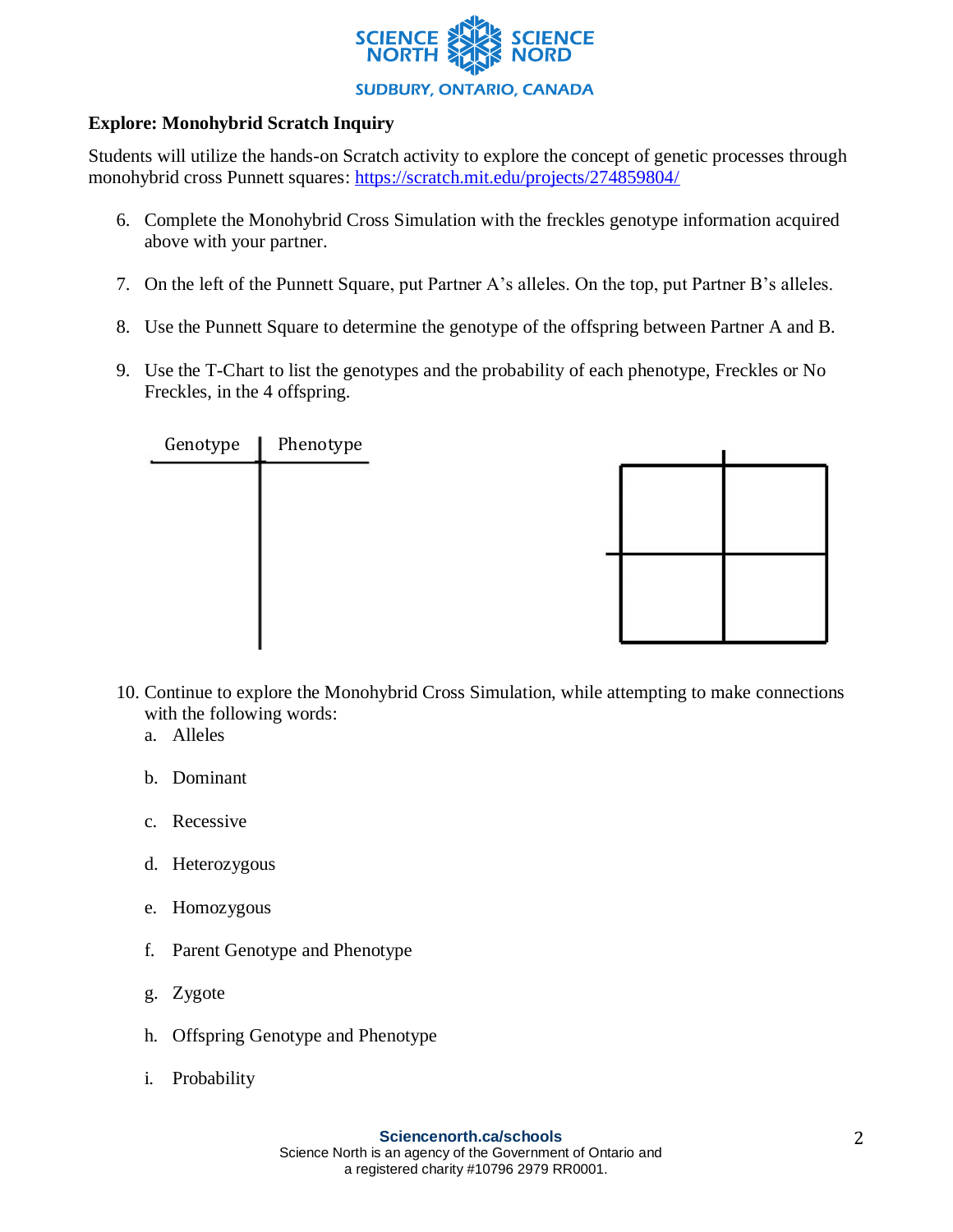

#### **SUDBURY, ONTARIO, CANADA**

#### **Explain: Student Note accommodating Monohybrid Cross Review PowerPoint**

Genetics: A field of biology that studies heredity, or the passing of traits from parents to offspring!

We can see that the labradoodle received the \_\_\_\_\_\_\_\_\_\_\_\_\_\_\_\_\_ trait from its dad, the Labrador, and received the \_\_\_\_\_\_\_\_\_\_\_\_\_trait from its mom, the Poodle!

Fill in the Blank Options: 1. Brown Colour 2. Hair Texture

#### Genes and Chromosomes

- The chromosomes are contained in the nucleus of the cell.
- Chromosomes are made of  $\qquad \qquad$ .
- Chromosomes are a long chain of \_\_\_\_\_\_\_.
- A gene is a segment of DNA that controls a

\_\_\_\_\_\_\_\_\_\_\_\_\_\_\_\_\_\_\_\_\_\_\_\_ and two different forms of

a gene are called \_\_\_\_\_\_\_\_\_\_\_.

#### **Hereditary Trait**



- The characteristics that an organism has, such as \_\_\_\_\_\_\_\_\_\_\_\_\_\_\_\_\_\_\_\_, \_\_\_\_\_\_\_\_\_\_\_\_\_, tall or short, skin color.
- must be present for a trait to show up in the offspring.
- One allele comes from the 1st parent and the other allele comes from the 2nd parent. When fertilization occurs, the new offspring, a \_\_\_\_\_\_\_\_\_\_, will have \_\_\_\_\_\_\_\_\_\_\_\_\_\_\_\_ for every trait.

*If a parent has 2 alleles for a trait, how does the parent only pass 1 allele to their offspring?* Ideas:

• The answer is the cell division of  $\blacksquare$ .

 $\frac{1}{\sqrt{1-\frac{1}{2}}}\$  is the cell division that forms  $\frac{1}{\sqrt{1-\frac{1}{2}}}\$ , which are  $\frac{1}{\sqrt{1-\frac{1}{2}}}\$ 

\_\_\_\_\_\_\_\_\_\_\_\_\_\_\_\_\_\_\_\_\_\_\_\_\_\_\_\_\_\_\_\_\_\_\_\_\_\_\_\_\_\_\_\_\_\_\_\_\_\_\_\_\_\_\_\_\_\_\_\_\_\_\_\_\_\_\_\_\_\_\_\_\_\_\_\_\_\_\_\_.

• During meiosis, the DNA is replicated and then separated into \_\_\_\_\_\_\_\_\_\_\_\_\_\_\_\_.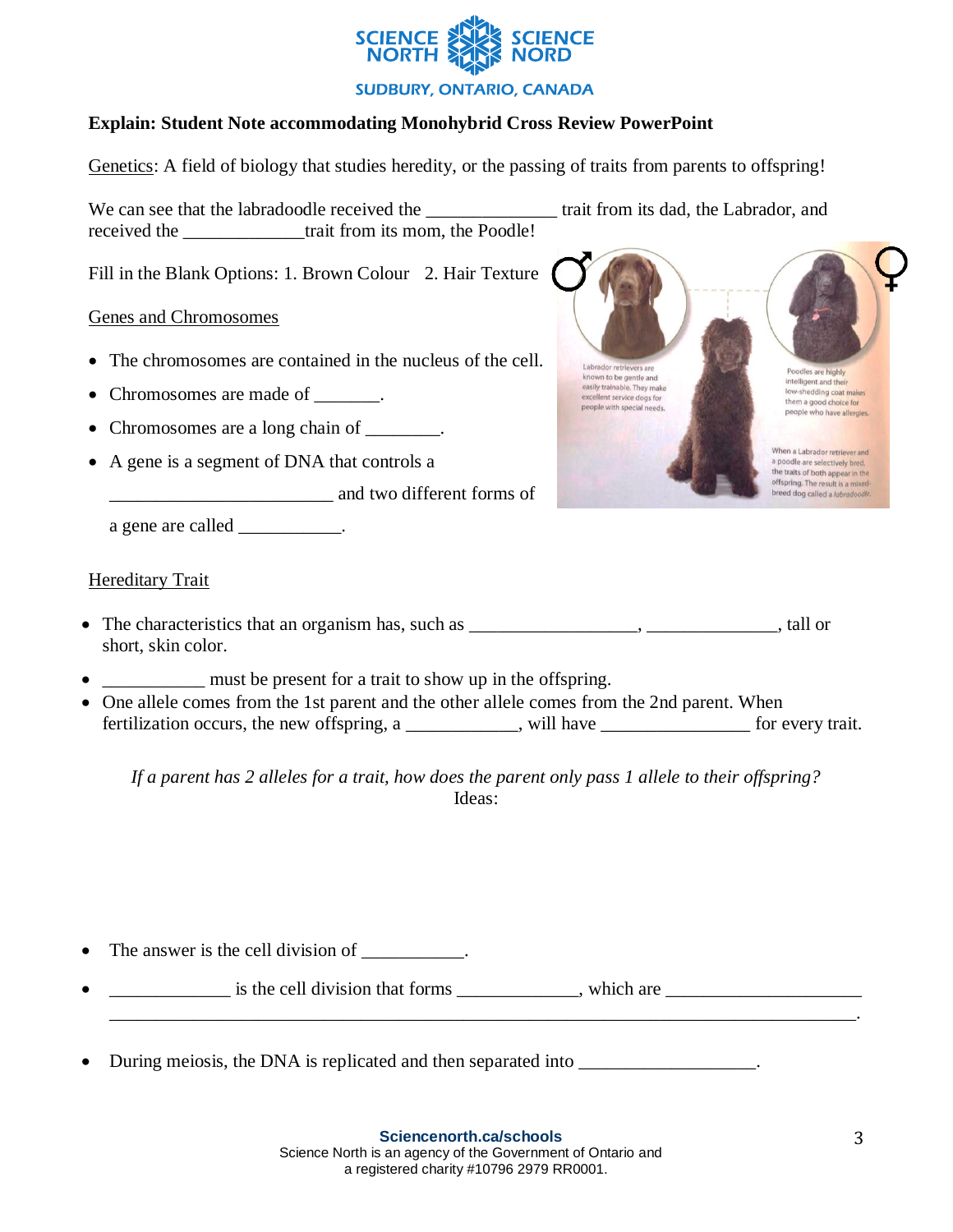

### **SUDBURY, ONTARIO, CANADA**

This way, each \_\_\_\_\_\_\_\_\_\_ passes \_\_\_\_\_\_\_\_\_\_\_\_\_ for each gene to their offspring  $\rightarrow \_$ \_\_\_\_\_\_\_\_\_\_\_\_\_\_\_\_\_\_\_.

- The capital letter, Y, represents a dominant allele.
- The lower-case letter, y, represents a recessive allele.

## Genotype versus Phenotype

# Genotype:

- Refers to the two alleles an individual has for a specific trait
- If identical, genotype is homozygous (TT, tt)
- If different, genotype is heterozygous (Tt)

#### Phenotype:

.

Refers the physical appearance of the individual... The observable expression of the genotype. ("what you see")

| Genotype | <b>Phenotype</b> |  |
|----------|------------------|--|
| TT       | Tall             |  |
| Tt       | Tall             |  |
| tt       | Dwarf            |  |



Prentice Hall

# Probability

- If we know the genetic makeup of parents, we can determine what type of offspring they can produce.
- We can determine the probability of producing different types of offspring.
- Probability:

# Punnett Squares

- Punnett Squares are used to show allele combinations that might results from a genetic cross between two parents.
- The alleles of the first parent will be placed on the left, and the alleles of the second parent on the top of the Punnett square.
- The possible gene combinations of the offspring will be placed inside the squares, representing zygotes.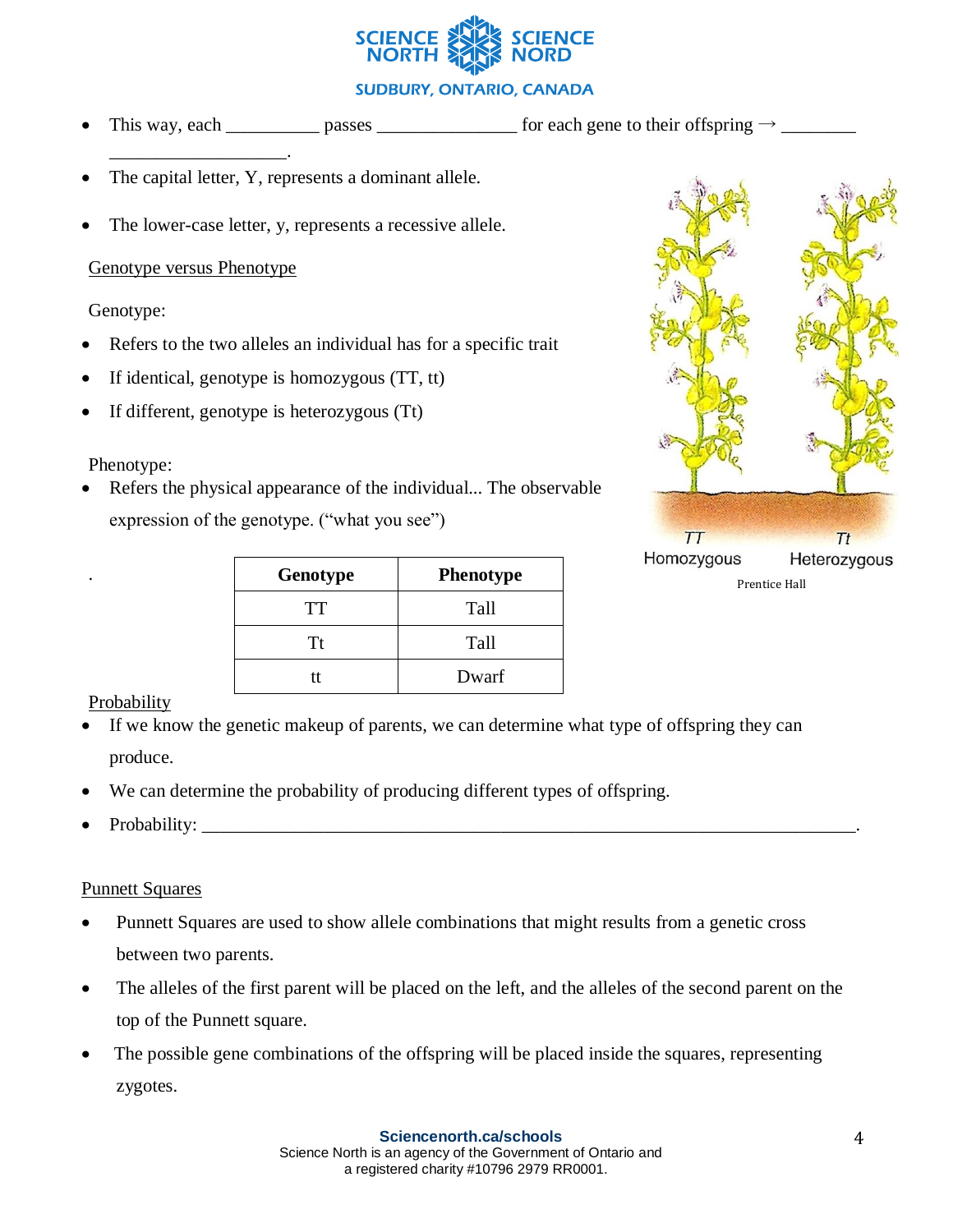

- The letters represent the alleles.
	- o A capital letter represents a \_\_\_\_\_\_\_\_\_\_\_\_ allele.
	- o A lower-case letter represents a \_\_\_\_\_\_\_\_\_\_\_ allele.

Fill in the Blank Options: 1. Recessive 2. Dominant

|  | Question 1. The trait for being tall is dominant, T, over the recessive |
|--|-------------------------------------------------------------------------|
|  | trait for being short, t.                                               |
|  | A. What are the genotypes of the parents?                               |
|  |                                                                         |
|  | B. What are the phenotypes of the parents?                              |
|  |                                                                         |
|  | C. What are the genotypes of the offspring?                             |

D. What are the phenotypes of the offspring?

E. What is the probability that each offspring genotype and phenotype will be present?

Question 2. In dogs, the allele for short hair (B) is dominant over the allele for long hair (b). Two short haired dogs have a litter of puppies. Some of the puppies have short hair and some of the puppies have long hair. Use the Punnett Square and T-Chart to answer the following questions.

A. What are the genotypes of the parents?



C. How many would you expect to have long hair?